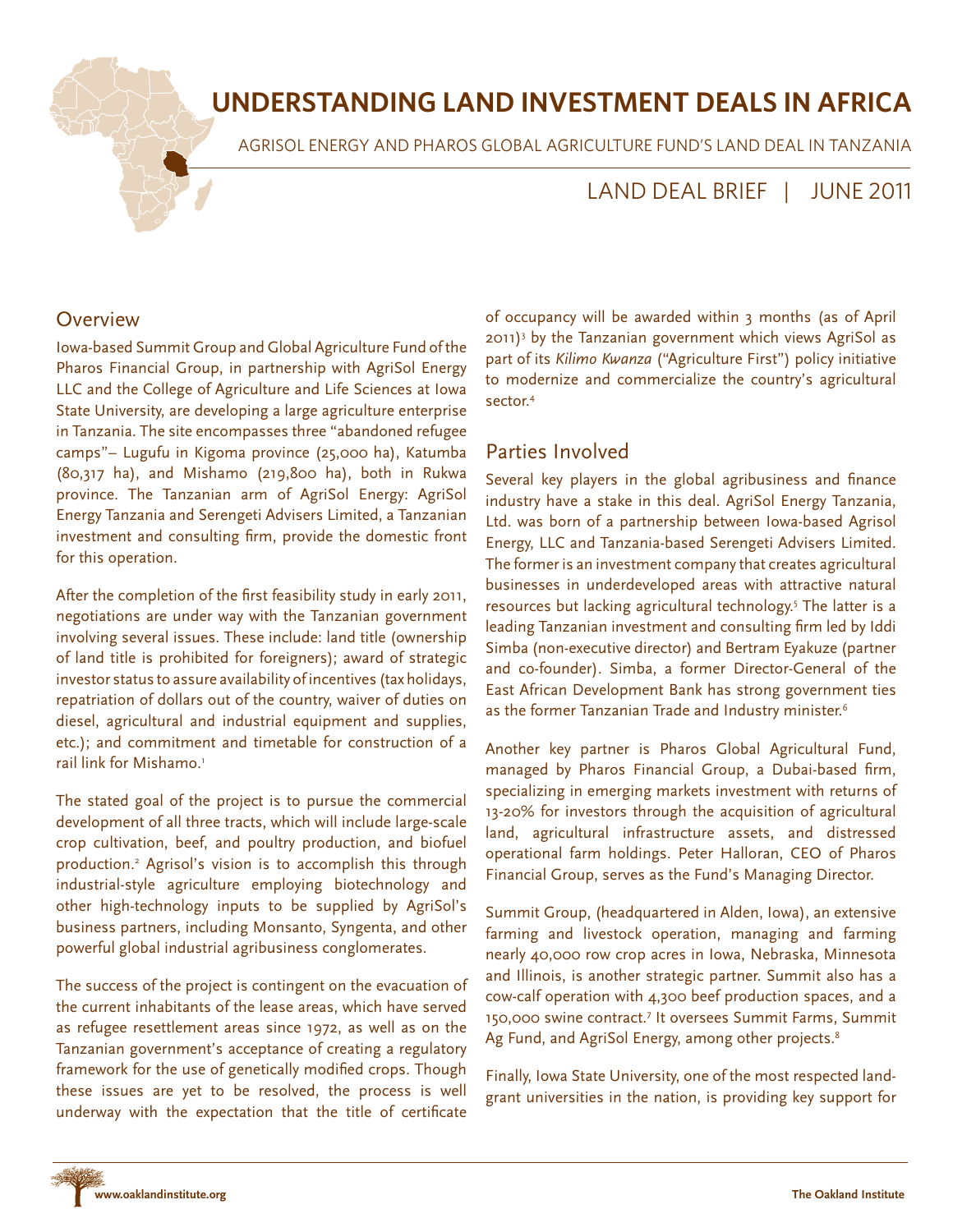the project by conducting feasibility studies including soil sampling and climate, rainfall and landscape analysis.<sup>9</sup> There are also proposed plans for a "farmer outreach and agricultural extension program" in conjunction with Tanzania's Sokoine University of Agriculture.

A common link among all of these parties is Iowa agribusiness entrepreneur and Republican Party stalwart, Bruce Rastetter,<sup>10</sup> who concurrently serves as CEO of Pharos Ag, co-founder and Managing Director of AgriSol Energy, CEO of Summit Farms and is an important donor to the Iowa State University.<sup>11</sup> Rastetter was recently appointed as a member of the Iowa Board of Regents by Terry Branstad, Iowa's Governor, who received more than \$160,000 from Rastetter for his 2010 fall campaign.12 In addition, the wealthy businessman provided the seed money to start the American Future Fund, an Iowabased conservative nonprofit, which spent millions of dollars in the 2010 fall campaign to defeat Democrats who sit on legislative committees that directly affect the ethanol industry and agricultural subsidies.<sup>13</sup> Prior to joining Pharos Ag, Rastetter was CEO of Hawkeye Holdings, one of the largest ethanol producers in the U.S.

## Ground Reality

#### **OPENING TANZANIA TO AGRIBUSINESS CONGLOMERATES**

The stated goal of the project is to transform Tanzania into a "regional agricultural powerhouse" by combining the country's abundant agricultural natural resources with "modern" farming practices.14 AgriSol promises to "unlock the potential" through the use of GM and other technologies to increase yields and reduce labor-intensive agricultural methods.15 AgriSol claims that Tanzanian (non-GM) maize yields are 17.5 bushels per acre (bu/acre), while Iowa (GM) maize yields are 195 bu/acre.

An ardent advocate of ethanol and biotechnology, Rastetter promotes the industrial agriculture agenda to address the ever-increasing worldwide demand for food. In a recent speech, he claimed biotech seeds would double production by 2050 to feed an estimated global population of 9 billion people. He spoke of his efforts to persuade officials in Tanzania to embrace genetically modified crops, arguing that the country has 25 million acres of farmland that is producing virtually nothing.<sup>16</sup> According to Rastetter, "For the world, the embracing of that modern approach is pretty critical, in terms



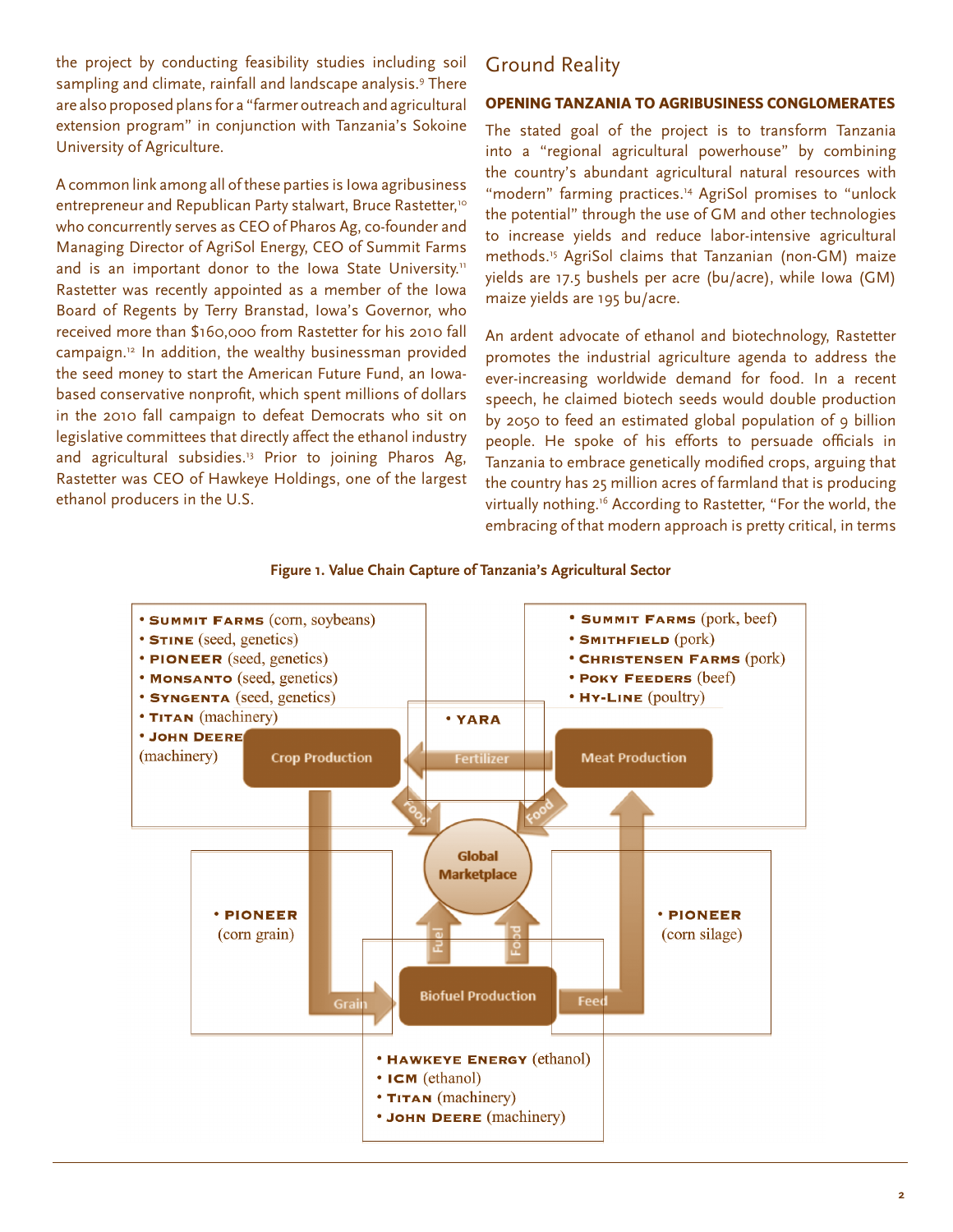of producing low-cost enough food…in particular for the poor to be able to afford that, rather than the higher cost of allnatural or organic food."17 In fact the chances of the project moving forward depends on the Tanzanian government creating favorable policies supporting the cultivation of GM crops in the country.

This model of "modern agriculture" envisioned by Rastetter and AgriSol links crop production, livestock production, and agrofuel production through partnerships among various agribusiness conglomerates in the value chain. (Figure 1.) "Pharos Ag, together with the AgriSol team and Summit, will call on their global network of agriculture and agribusiness partners to ensure the effective development of this project using the best in class and the most cost-efficient technology."18 Partners, whom Pharos refers to include Monsanto, Stine, and John Deere, among many others and the application of this model in Tanzania will basically open the country to a massive influx of the world's largest agribusiness companies.

The "modern agriculture" model, while a profit-generating enterprise for agribusinesses, has widely documented negative social and environmental effects. For instance, internationally recognized Independent Assessment of Agricultural Knowledge, Science, and Technology for Development (IAASTD), a multi-stakeholder assessment of agriculture, concluded that a systematic redirection of investment, funding, research, and policy focus towards the needs of small farmers – and away from large agribusiness – is needed to address social inequities and environmental sustainability questions.<sup>19</sup>

AgriSol promises Tanzania the same development benefits experienced by Iowa's agricultural sector. In Iowa, the introduction of industrial agriculture reduced the number of farms by over 50 percent since 1950. Small farmers can no longer compete with giant companies and according to Neil Harl, an Iowa State University agricultural economist, "Their role as independent entrepreneurs is endangered. It means even less income for them. It means less management by them. It is the road to serfdom."<sup>20</sup>

#### **BENEFITS FOR LOCAL COMMUNITIES OR THE "IOWAZATION" OF TANZANIA?**

Among the benefits promised by AgriSol Energy Tanzania are opportunities for local farmers, food security, energy security, sustainability, world-class commercial farming, and opportunities to buy commodities at production cost. All supposed direct benefits to local farmers are to be realized through the Iowa State University-designed

Tanzania Smallholder Outreach program, which is to be funded by USAID, Gates Foundation, and the Rockefeller Foundation, among others.<sup>21</sup> However, the status of economic independence of smallholders is doubtful and unclear. While the local farmers will have access to a limited number of inputs (certain seeds, certain fertilizers, certain technologies) and a limited market, AgriSol, as their buyer, will effectively control prices. Locals will have little to no bargaining power, and any development opportunities for local farmers will be on terms set by AgriSol.

To connect nearby farmers into the AgriSol business model, the company will develop an outgrower scheme that would allow access to quality seed, fertilizer, credit, access to valueadded processing facilities, and technical training. Crops could be purchased by AgriSol for processing and outgrowers can be stakeholders of the enterprise.

— Africa Projects – 2011, Pharos Global Agricultural Fund PowerPoint presentation, March 2011

## Forced Resettlement of Small Farmers

The most concerning aspect about the AgriSol Energy Tanzania land deal is that the sites encompass refugee settlement areas. While Lugufu is now empty, Katumba and Mishamo sites are being evacuated by the Tanzanian government to make way for the project. The Katumba and Mishamo inhabitants are Burundian refugees who fled to Tanzania in 1972 and who have been farming and building up strong communities on this land ever since. The Tanzanian government began a naturalization process in 2008 with a plan to grant citizenship to 162,000 refugees in April 2010. Yet, while the Tanzanian government is being celebrated internationally for this generosity, the refugees' citizenship is contingent upon a coerced move from the places they have called home for the past 39 years.<sup>22</sup>

According to media reports, phone interviews with the former refugees, who had apparently received citizenship in 2010, revealed that their legal status and actual certificates of citizenship were being withheld until they relocated to other areas of Tanzania.<sup>23</sup>